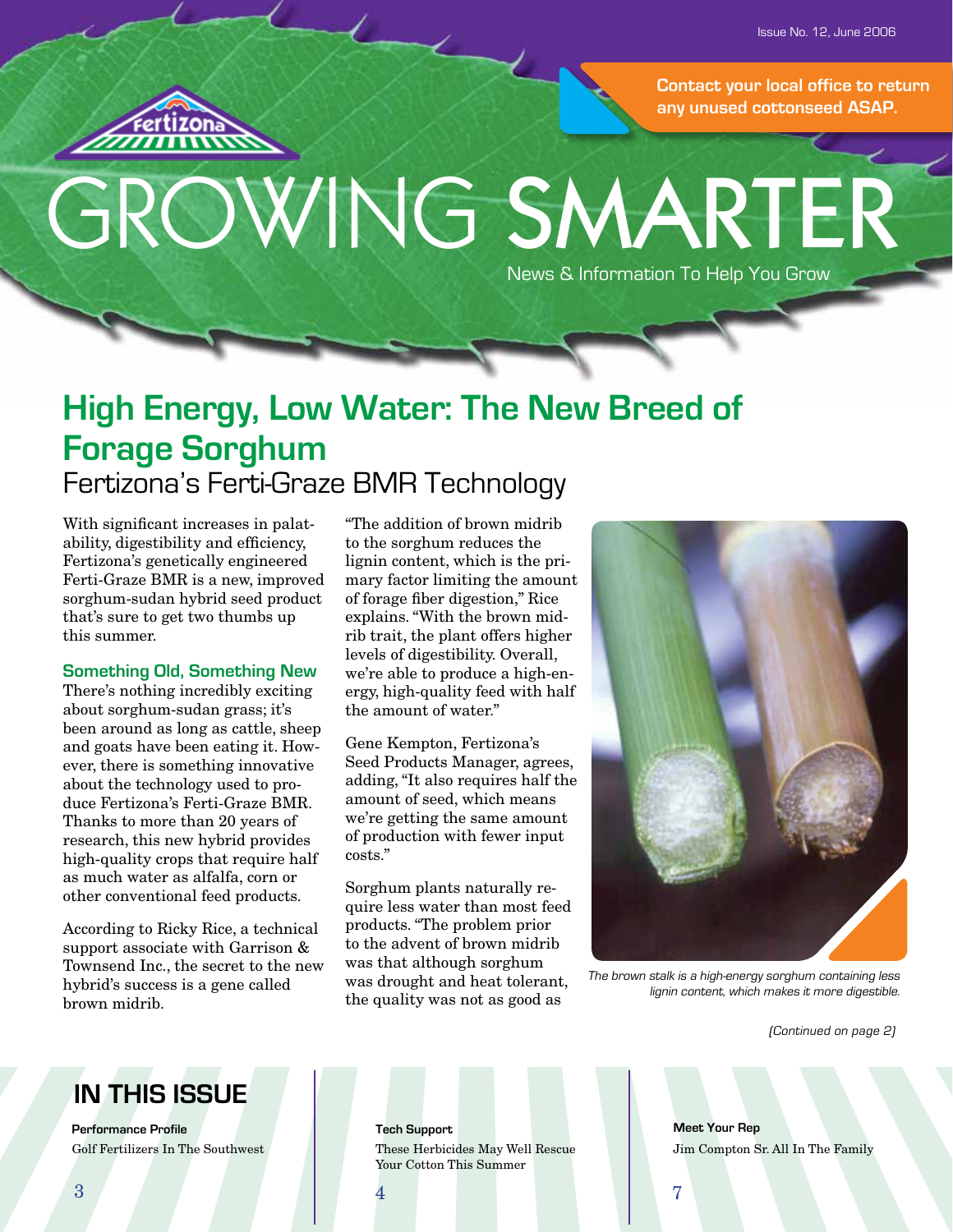# **GROWING SMARTE**

# **COMPTON'S CORNER**

# **New State, New Name. Same Superior Service.**

Maybe you noticed a new logo— Compton Ag Services—featured in our last newsletter. Compton Ag Services is now an affiliate of Fertizona, and it's under that name that we've expanded into the state of California.



In California, we currently have one branch in Blythe. We're also eager to begin construction of a new facility in Imperial Valley in the near future. Many of you from that area may know the Compton Ag Services facility in Blythe under a previous name. To those of you, we want to say that we sincerely hope

the transition has been seamless. We also want to assure you that you can expect the same great service found at any of our locations.

For those of you already familiar with Compton Ag Services, you'll notice many familiar faces, as a number of the employees at our new locations are the same people who have been serving your growing needs for years. We have faith they'll continue to provide you with the best prod-



Jim Compton is the president of Fertizona and the founder of Compton Ag Services.

ucts and services for your operations—because that's the promise Fertizona was founded upon.

**Jim Compton**

# **High Energy, Low Water: The New Breed of Forage Sorghums**

#### (Continued from page 1)

alfalfa or corn silage," Rice says. "Now we have a product that's just as good, and we're saving farmers money, too. With today's high water costs, producing forage on half as much water equals substantial savings."

#### **Not Your Father's Sorghum-Sudan Grass**

Fertizona's Ferti-Graze BMR sorghum-sudan grass is nothing like the sorghum-sudan grass from years ago. "This premium summer annual hybrid has excellent hay quality, heavy pasturing, superior drought tolerance and broad adaptability," Kempton says. Ferti-Graze BMR also provides increased utilization and effectiveness.

"For years, sorghum was considered a rescue crop during water shortages or used as a supplement because it didn't have enough energy content alone," Rice explains. "For this reason, there were—and still are—a lot of misconceptions about the new hybrid. It's a matter of educating growers that sorghums containing

the brown midrib trait now produce a feed-worthy crop that does not need to be supplemented with corn or alfalfa."

## *Times, Technology Have Changed*

*The new sorghum seeds of today require a different planting approach. If you're used to using old sorghum seeds, it's likely you planted 100 pounds or more per acre. Now, with new hybrid sorghum seeds such as Ferti-Graze BMR, you should back that number down to 25 pounds per acre.*

*Kempton explains why. "At higher seeding rates, growers tend to suffer heavy stand loss and quality due to lodging. If the plant lodges, it dies. In one case, we had 95% stand loss with a grower who planted 100 pounds to the acre. Given this, we recommend a lighter seeding rate."*

*This means that planting less sorghum seed helps you save on water, seed, and fertilizer. It prevents stand loss, too!*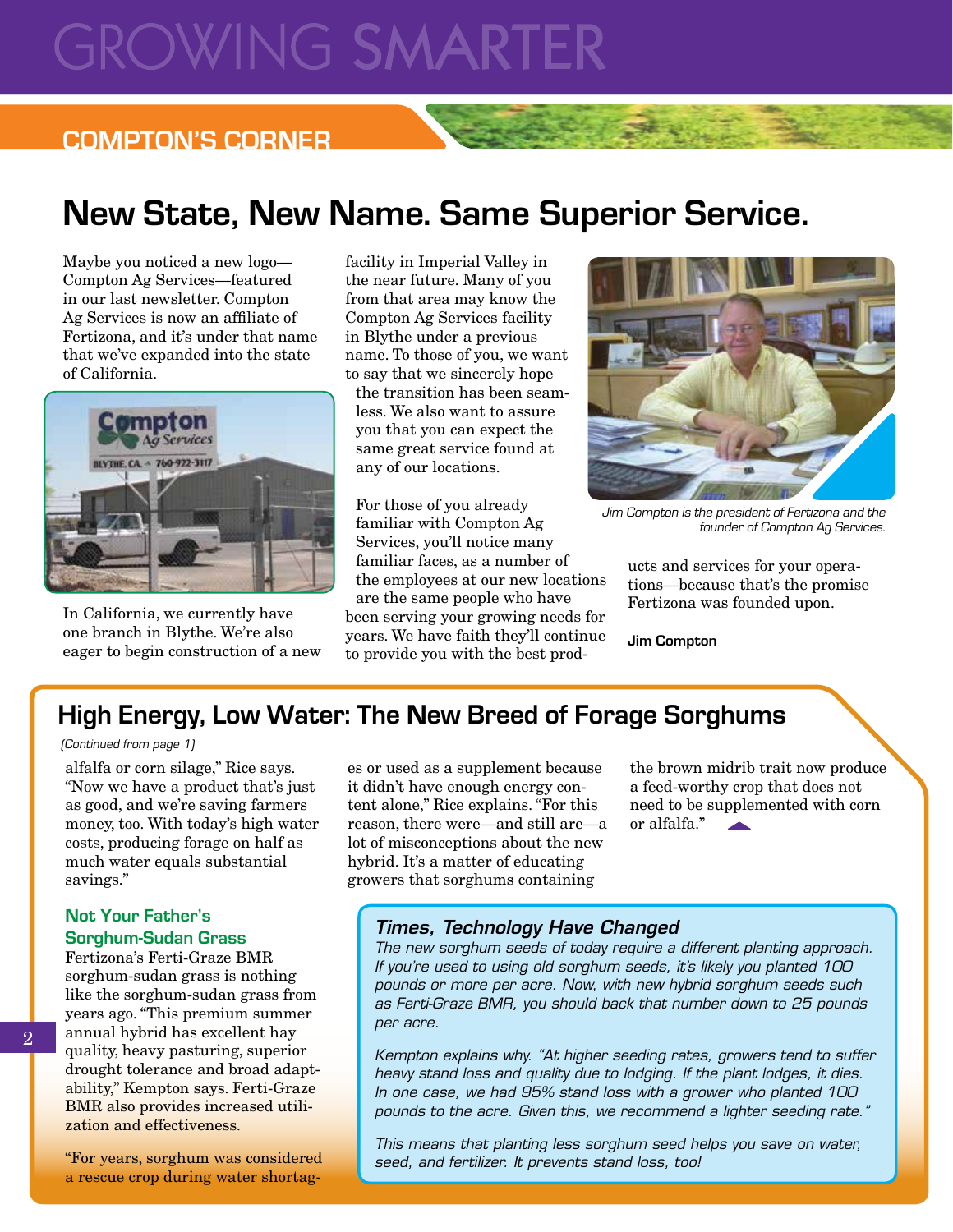# **PERFORMANCE PROFILE**

# **Golf Fertilizers In The Southwest** Three Specified Solutions for Golf Applications

To help golf course superintendents in the southwest battle dry-weather problems like poor water quality and deficient soil, Fertizona and Compton Ag Services offer three distinct fertilizer products.

#### **Cal-Cite Calcium**

Golf course superintendents often struggle to get enough calcium into the soil. And that's where Cal-Cite Calcium can help. Jeff Plotts, golf course superintendent at TPC Scottsdale, has used the product successfully for years. "Cal-Cite Calcium is an extremely available source of calcium that helps overcome the salinity problem in our soil," Plotts says. "The calcium also helps to create a better soil structure."

Jim Montgomery, owner of Greensmiths, agrees, and adds: "Cal-Cite Calcium raises calcium levels without raising the pH, which helps displace built-up sodium levels in the soil."

### *General Application Guidelines:*

*Application rates for each product will vary depending on the golf course; however, the following should serve as a general guideline.*

#### *Cal-Cite Calcium*

*For the straight product, use 5-10 pounds per 1,000 square feet. For the blend, use 250-400 pounds per acre*

### *pHairway (15-0-0-49)*

*Work with your Fertizona rep to test your water to determine an ideal fertigation rate.*

#### *N-Control (28-0-0-28)*

*Add about 6 gallons per acre per month.*

A dry, granular fertilizer, Cal-Cite Calcium comes in two varieties: a straight formulation (38.8% calcium) that's ideal for greens and a blended version with pasteurized poultry manure (23% calcium) that can be used effectively on all turf terrains.

#### **pHairway**

"pHairway is the closest man-made additive to try to copy rain water," explains Fertizona-Fennemore's Tim Lowry. "It's a liquid fertilizer that's injected directly into irrigation systems."

Kenny Watkins, golf course superintendent at Firerock Country Club, has experienced great results. "We use almost 100% effluent water, which is high on salt and causes problems," he says. "But pHairway

has really opened up the soil and helped in the areas with a lot of salt build-up. We're seeing those white soils disappear. We're also seeing fewer puddles, and it's helping our bunkers drain better, too. I'm really impressed."

Of his experience, Plotts says: "pHairway is a great water treatment product for the high pH levels in the water, and it also benefits the soil."

#### **N-Control**

Watkins has also been impressed with N-Control. "It's a liquid fertilizer that provides the benefits of



Kenny Watkins at Firerock Country Club uses pHairway and N-Control to keep his course green and healthy.

nitrogen and N-pHuric acid with zero volitization or leaf burn," Lowry says.

Of his experience, Watkins shares: "We're currently transitioning from ryegrass to bermudagrass. With N-Control, we get the slow release of the nitrogen, plus a low pH of 1 is helping buffer the water. Together with pHairway, we're getting a better transition overall."

Gari Scherting, golf course superintendent at Palm Valley Golf Club, has experienced similar success. "Our soil structure has loosened up a bit, helping with water drainage and leaching of salts. It also helped with growth this winter. Everything greened up and grew faster, when ordinarily it's so slow that time of year."

Plotts is a passionate advocate of all three products. "The proof is in the pudding," he says. "When you decide to use these products, you're going to see results."

For more information, please contact your local sales rep.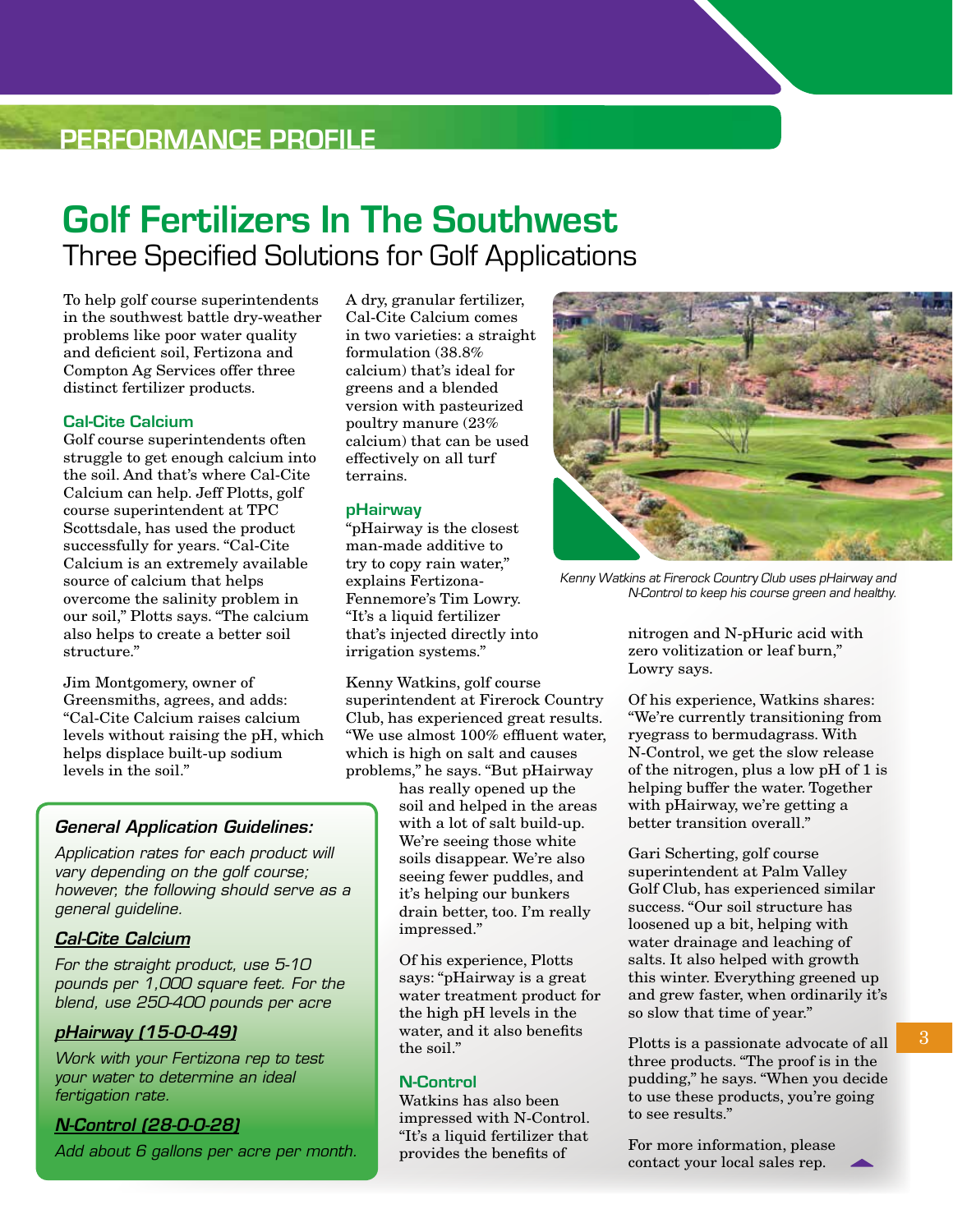# **GROWING SMARTER**

# **TECH SUPPORT**

# **These Herbicides May Well Rescue Your Cotton**



We offer herbicides that work effectively on morningglory and other invasive weeds.

There's good news for cotton. We offer a number of powerful herbicides to help growers in Arizona, California and New Mexico win the weed battle.

#### **GoalTender® & Goal® 2XL**

GoalTender and Goal 2XL are selective herbicides used for broadleaf control in layby applications for cotton. GoalTender is a 4-pound formulation offering broad-spectrum weed control with no noticeable odor and reduced lift-off potential. Goal 2XL is a 2-pound product.

"GoalTender and Goal 2XL offer great burn-down activity, plus they provide residual activity," says Doyle Stewart from Fertizona-Buckeye. "In particular, GoalTender also is much less volatile and has greater soil activity, too."

GoalTender also can be used for pre-emergence control of annual broadleaves in pre-transplanted cole crops including broccoli, cauliflower and cabbage.

#### **Roundup® WeatherMAX™**

Roundup, which contains the active ingredient glyphosate, is a powerful

and reliable herbicide. "Roundup became an even stronger herbicide choice when Roundup Ready® cottonseed was introduced," says Ben Hoyler, an independent pest control advisor with Fertizona. "It allows cotton growers to apply an over-thetop application of Roundup herbicide without harming the developing cotton plants."

Now a new cotton gene is making Roundup herbicide even more flexible. Roundup Ready Flex® cotton offers even greater tolerance to glyphosate than Roundup Ready cotton, which allows growers to make overthe-top applications without plant-size restrictions and higher use rates of Roundup WeatherMAX. "Now, with Roundup Ready Flex cotton, growers can go over the top within a wider time frame during the growing process," Hoyler says.

In addition to Roundup, we also offer generic glyphosate herbicide products such as Credit, which are also effective in treating broadleaf weeds and grasses.

## *Herbicide Rates & Costs*

*Rates may vary based on soil texture and plant populations. Consult your label or contact your sales rep.*

#### *GoalTender & Goal 2XL Rate: 0.37 lbs. a.i./acre*

*Cost: \$16.65/treated acre*

#### *Roundup WeatherMAX*

*Rate: 22 oz./acre Cost: \$7.90/treated acre*

#### *Staple LX*

*Rate: 3.8 oz./acre (by itself) Cost: \$28.50/treated acre*

*Rate: 1.7-3.8 oz./acre (when mixed with glyphosate) Cost: \$12.75-\$28.50/treated acre*

#### *Direx 4L*

*Rate: 1.6-3.2 pints/acre • Cotton must be 12" tall; Pima cotton must be 20" tall Cost: \$4-\$8/treated acre*

*Chateau Rate: 2 oz./acre Cost: \$10.62/treated acre*

#### *Caparol 4L*

*Rate: 1-1.3 pints/acre (chemical hoe) Cost: \$3.75-\$4.88/treated acre Rate: 2.4-4.8 pints/acre (layby) Cost: \$9-\$18/treated acre*

*Rates and costs may vary.*

#### **Staple® LX**

Staple LX is a new liquid formulation designed specifically for post-emergent applications with Roundup in Roundup Ready Cotton. Staple LX also can be used on any and all upland cotton varieties including LibertyLink. Containing the same active ingredient as DuPont<sup>™</sup>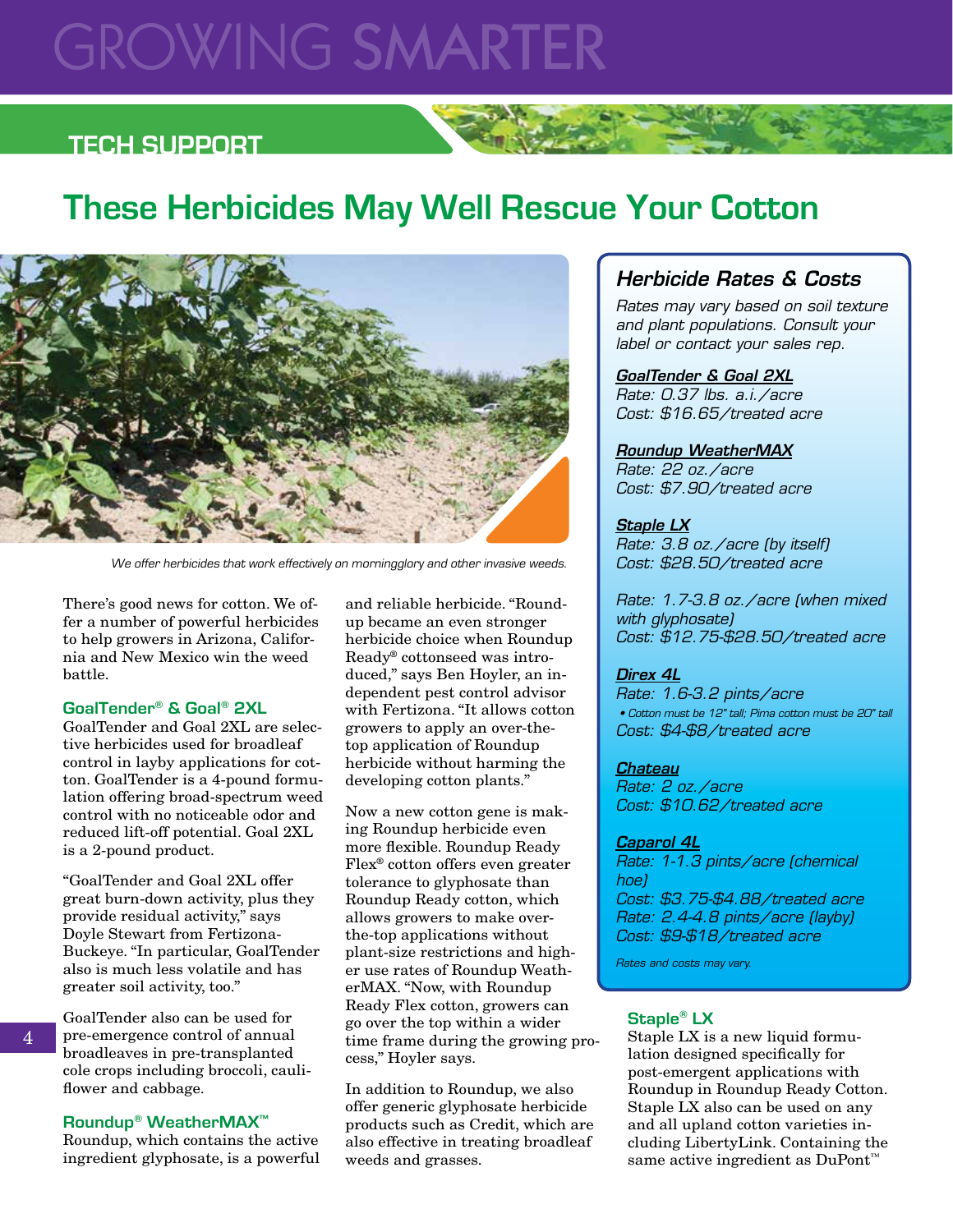Staple® herbicide, Staple LX provides effective annual morningglory control.

"Staple LX was introduced in spring 2006 and is a liquid product," says Jeff Pacheco, DuPont's District Sales Manager for central/eastern Arizona. "The liquid formulation allows growers to measure out the exact amount that they need to get the job done, versus the former water soluble bag packaging. It's very flexible."

Fertizona-Fennemore's Jim Osborn, a pest control adviser, agrees, say-

## *Key Characteristics At-A-Glance*

#### *GoalTender & Goal 2XL*

*• Provides excellent burn-down and residual activity.*

#### *Staple LX*

*• Flexibility—can be used overthe-top in seedling cotton and post-direct in any upland cotton varieties including Roundup Ready and LibertyLink.* 

#### *Direx 4L*

*• Offers good contact and residual morningglory control.*

#### *Roundup WeatherMAX*

*• Allows for applications during later stages of plant growth on new Roundup Ready Flex cotton.*

### *Chateau*

*• Reliable, residual control without lift-off or leaching concerns.*

#### *Caparol 4L*

*• Economical choice for reliable control in pre-plant, chemical hoe and layby applications.*

ing, "Staple is a proven performer. It should be used to treat annual morningglories at the 1 to 2 true leaf stage."

#### **Direx® 4L**

Direx is a good choice for layby cotton treatments for pre- and post-emergent control of morningglories and other broadleaf weeds. The product's main benefits include being safe on cotton and providing extended residual control.

"The ideal timing is when growers are applying their last herbicide application before the cotton canopy comes," Pacheco says. "This will likely be sometime in June. Once the application is made, I recommend that growers irrigate every row within four days to activate the herbicide for pre-emergent control."

#### **Caparol® 4L**

This selective herbicide is an economical yet effective product that controls a wide spectrum of broadleaf culprits including annual morningglory, pigweed and ground cherry. Available as a liquid, Caparol 4L is easy to mix and apply.

"It can be applied either before or after weeds emerge," Osborn says. "Perhaps best of all, Caparol 4L can be used effectively on cotton during three different timings: during pre-plant, using a chemical hoe mixed with a contact herbicide and in layby."

#### **Chateau®**

Chateau Herbicide helps keeps cotton fields free of morningglory, spurge, pigweed, purslane and lamsquarters without lift-off or leaching concerns. It contains flumioxazin, which speeds and broadens the weed spectrum of

*We also recommend Supr-Spred and Burn-It with all of these herbicides.*

burn-down herbicides and provides enhanced residual control.

"Chateau should be tank-mixed with MSMA or glyphosate," says Stewart. "For shielded sprayers, apply the herbicide when the cotton is at least 6 inches tall. For layby, apply it when cotton is at least 18 inches tall and has 4 inches of bark."

For more information, please contact your sales rep.

### *Interesting Facts*

- *The United States is home to 70 percent of the world's worst weed species.*
- *Of the 30,000 weed species in existence, about 1,800 lead to substantial economic losses in crop production and approximately 300 species plague cultivated crops throughout the world.*
- *According to a 1998 study, herbicides represent 58 percent of all pesticide sales in the U.S.*

*Staple LX is a registered trademark of E.I. DuPont. Direx 4L is a registered trademark of Griffin LLC. GoalTender and Goal 2XL are registered trade-marks of Dow AgroSciences LLC. Chateau is a registered trademark of Valent U.S.A. Corporation. Caparol 4L is a registered trademark of Syngenta Group Company. Roundup is a registered trademark of Monsanto Company*.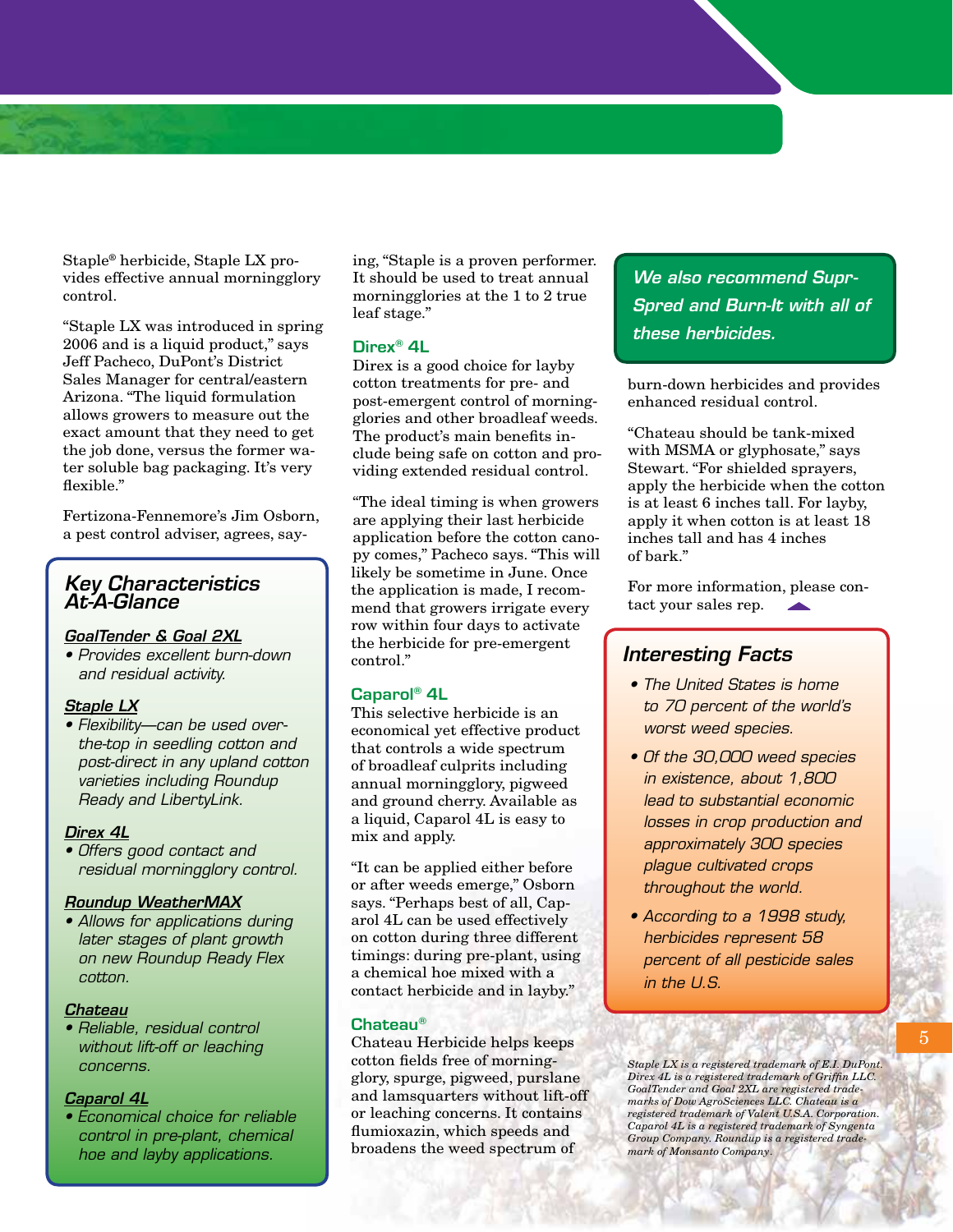# **GROWING SMARTER**

# **FINANCIAL HELP**

# **Fertizona Offers Financing Program** Benefits Include Lower Interest Rates, Longer Repayment Terms, Flexible Maturity Dates

Reducing costs in today's farming economy is important to growers. Sometimes growers need their supplier to carry their account beyond the usual 30-day terms due to circumstances beyond their control.

When this happens, it often strains budgets and costs growers additional interest expenses. In the past, most growers would have been at the mercy of the principal lending institution for extensions or credit line increases.

Given all this, Fertizona saw the need to provide short-term financing to help growers make smart choices in times of need.

*A number of our locations also accept Visa and Mastercard, as an alternative to this financing option.*

This is just another way we're putting our 'Smart Options, Smart Choices' initiative into action.

#### **Designed As A Supplement**

Lamont Lacy, Fertizona's Credit Manager, explains that the company's financing program is designed to function as a supplemental loan program. "Our financing program is not designed to replace the operating loan or line of credit the grower has with his primary lender; rather, it's designed to supplement the existing loan," Lacy says.

The Fertizona finance program is an operating loan with crop terms that allows Fertizona, when necessary, to carry accounts for customers at a reduced



Lamont Lacy is Fertizona's Credit Manager.

interest rate as opposed to carrying an open account in past-due status.

#### *Financing Benefits Overview*

- *Available for all products*
- *Longer repayment terms*
- *Lower interest rates*
- *Flexible due dates*
- *Quick, easy application process*

The program is also flexible, giving growers the ability to work with Fertizona to select the most appropriate maturity date. "We can also help arrange a maturity date that fits your particular situation, if necessary," Lacy adds.

For more information, contact your local Fertizona representative or call Lamont Lacy at 520-836-7477.

# *Our New Employees*

#### **We would like to welcome the following people to our team.**

- **Tim Carr Ag Express, Driver Salvador Garcia Blythe, Driver Ricardo Flores Saldivar Buckeye, Applicator Lou Hodge, Jr. Buckeye, Driver Rico Peña Casa Grande, Driver Wesley Green Willcox, Driver**
- **Jaime Ramos Ag Express, Reactor Assistant J. Ian John Blythe, Ag Salesperson Shayne Brady Brawley, Ag Salesperson Francisco Alvarado Buckeye, Yard Assistant Hector Cervantes Fennemore, Yard Assistant Lynn Coppinger Fennemore, Customer Service Jon Jantzen Fennemore, Yard Manager Brian Daley Yuma, Ag Salesperson**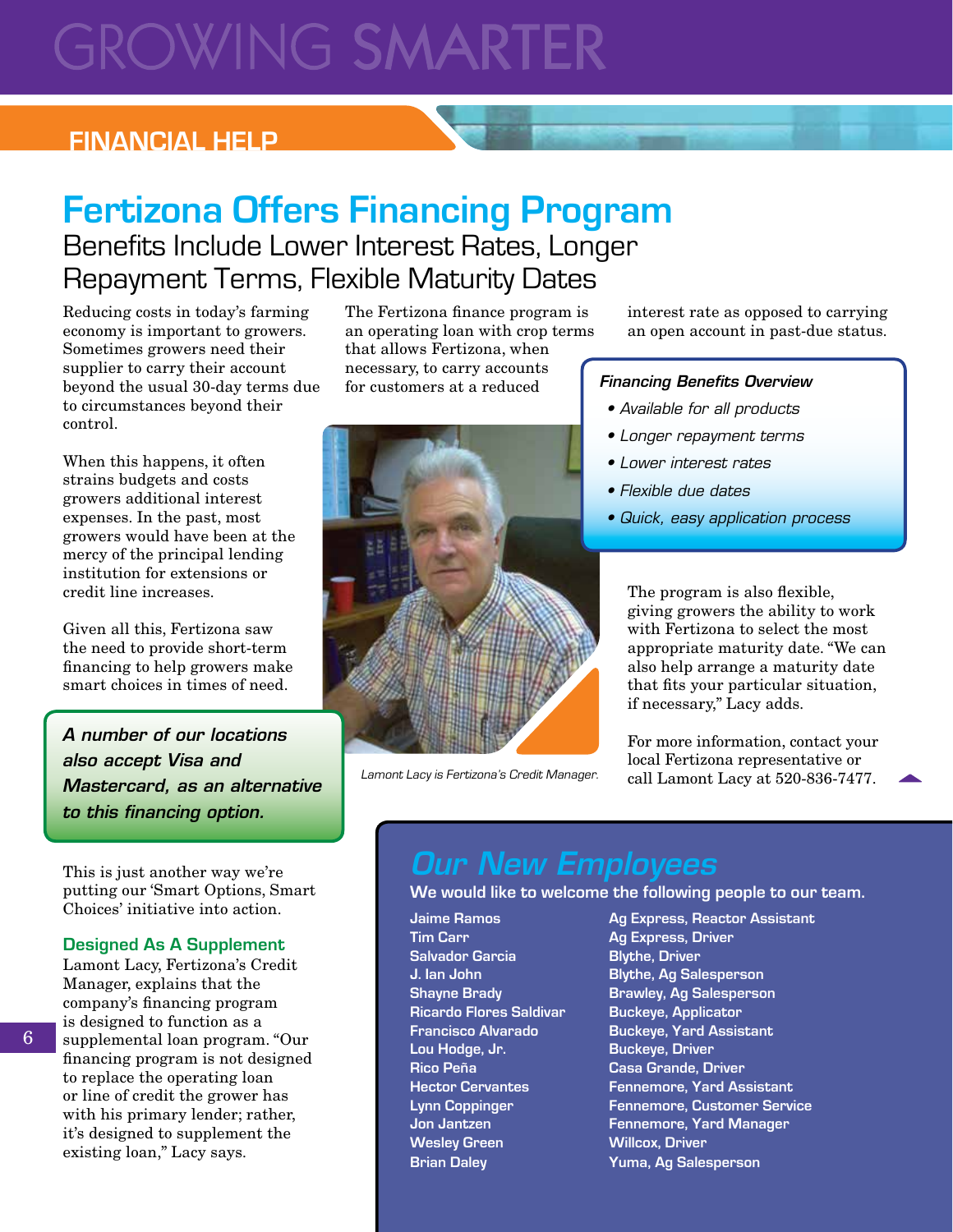## **MEET YOUR REP**

# **Jim Compton Sr.** All In The Family

They say the apple doesn't fall far from the tree. A good example of this statement in action is Jimmy Compton Jr. and his father, Jim Compton Sr. Though his son Jimmy started Fertizona in 1980, Jim Compton Sr. has had an astounding impact on the development of the company over the years.

Born in Texas in 1929, Compton moved to Arizona at an early age. "I came here when I was five years old," he explains. "I grew up in Pinal County around Coolidge. That's where I went through grade school and two years of high school. Then, I finished high school in Buckeye."

*"We do a better job taking care of their needs, keeping the equipment up, getting it delivered on time. What makes any company successful is the service you provide to customers. You have to know what you're doing."*

#### **The Great Outdoors**

Compton's father owned a grocery store, which moved the family around quite a bit. Although he helped his father at the store while growing up, Compton felt more comfortable outdoors and eventually got a job where he spent most of his time outside.

"I worked on a ranch as a cowboy for three or four years. I couldn't make any money at that though, so then I worked for Arizona Public Service for about 9 years. I was a

truck driver and worked on a line crew."

Seeing great potential in the beef cattle market in the Buckeye area, Compton then started a store that sold supplies to feed lots. He eventually started a fertilizer business shortly thereafter. With a loan for \$1,000 from the First National Bank of Buckeye, he opened Jim Compton's Fertilizers in 1963. After 12 years, Jim Compton sold this business for a sum of \$2 million dollars. Not bad for a \$1,000 investment.

#### **Looking To The Future**

"Several years after selling the fertilizer business, Jimmy had graduated from U of A and I kept asking him what he wanted to do," Compton says. "He said, 'Well, I'll do what you did, dad.'"

At that point, the father and son team began looking around the state for opportunities.

"We bought the AgChem division of Arizona Feeds and started back into fertilizer. That's how it evolved to the Fertilizer Company of Arizona, or Fertizona," Compton explains.

Since then, Fertizona has grown to 10 locations, including one in Blythe, California under the name Compton Ag Services. According to Compton, providing outstanding service to growers has been key to the company's success.

"We do a better job taking care of their needs, keeping the equipment up, getting it delivered on time,"



Jim Compton Sr. has played an integral role at Fertizona for more than 25 years.

Compton says. "What makes any company successful is the service you provide to customers. You have to know what you're doing."

These days, Compton worries more about his golf game than the business, which has always been managed skillfully by his son Jimmy. As a member of Wigwam Golf Club, Compton gets out on the course about three times a week and spends a lot of time in San Diego with his wife.

"I've been married about 40 years," Compton says. "Her name is Marjorie. Jimmy is my only son, and he and his wife Cindy have two great kids. My son and his wife are very fortunate."